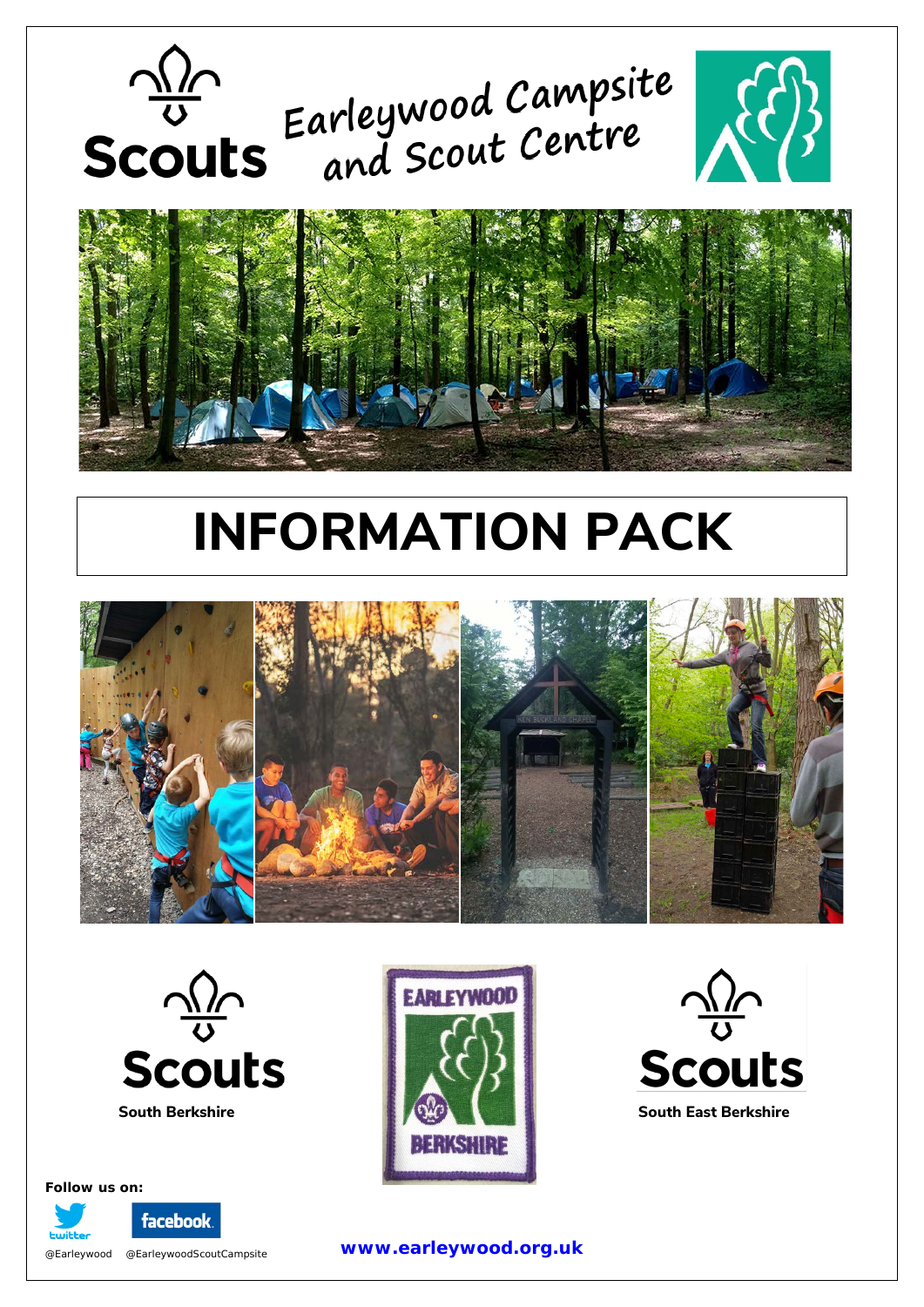## Scouts Earleywood Campsite<br>Scouts and Scout Centre



## **INTRODUCTION**

Thank you for considering Earleywood for your future camp / event, to help you make your decision easier we have provided on the following pages some information that you may find helpful:

Earleywood is a woodland campsite that offers fantastic facilities for camping and meetings for Scouts, Girl Guides, Youth Groups and Community organizations.

We are located in Sunninghill near Ascot just off the A30 which is approximately 3 miles off the M3 Junction 3 and 11 miles of the M4 Junction 10.

Our full address is:

Earleywood Scout Centre Bagshot Road **Sunninghill** Berkshire SL5 9JP

Our site is very secluded and safe, it feels like you are in a Woodland Wilderness. Scouts and Guides of all ages love the opportunity to camp with wood fires. We have a superb Climbing Tower with bouldering wall, an Indoor Archery & Rifle range and outdoor activities such as crate staking and pioneering. (Some of these events require qualified instructors being present).

Our car park can accommodate around 30 cars/vans. Coaches can enter the site but they would find it difficult to turn around if the car park was full.

We have two buildings known as the "Scout Centre" which has a kitchen, toilets and shower facilities with the bonus of 12 bunk beds being available, the other is the "Rowney" building which is more of an outdoor unit but also has a kitchen. This unit tends to be very useful on wet days.

Our camping facility also includes an external male / female toilet and shower block, this also includes a washing up area.

I am sure our facilities will suit you, but should you have any questions or you may wish to make

a special trip to view the site please contact **bookings** earleywood@gmail.com

Thank you.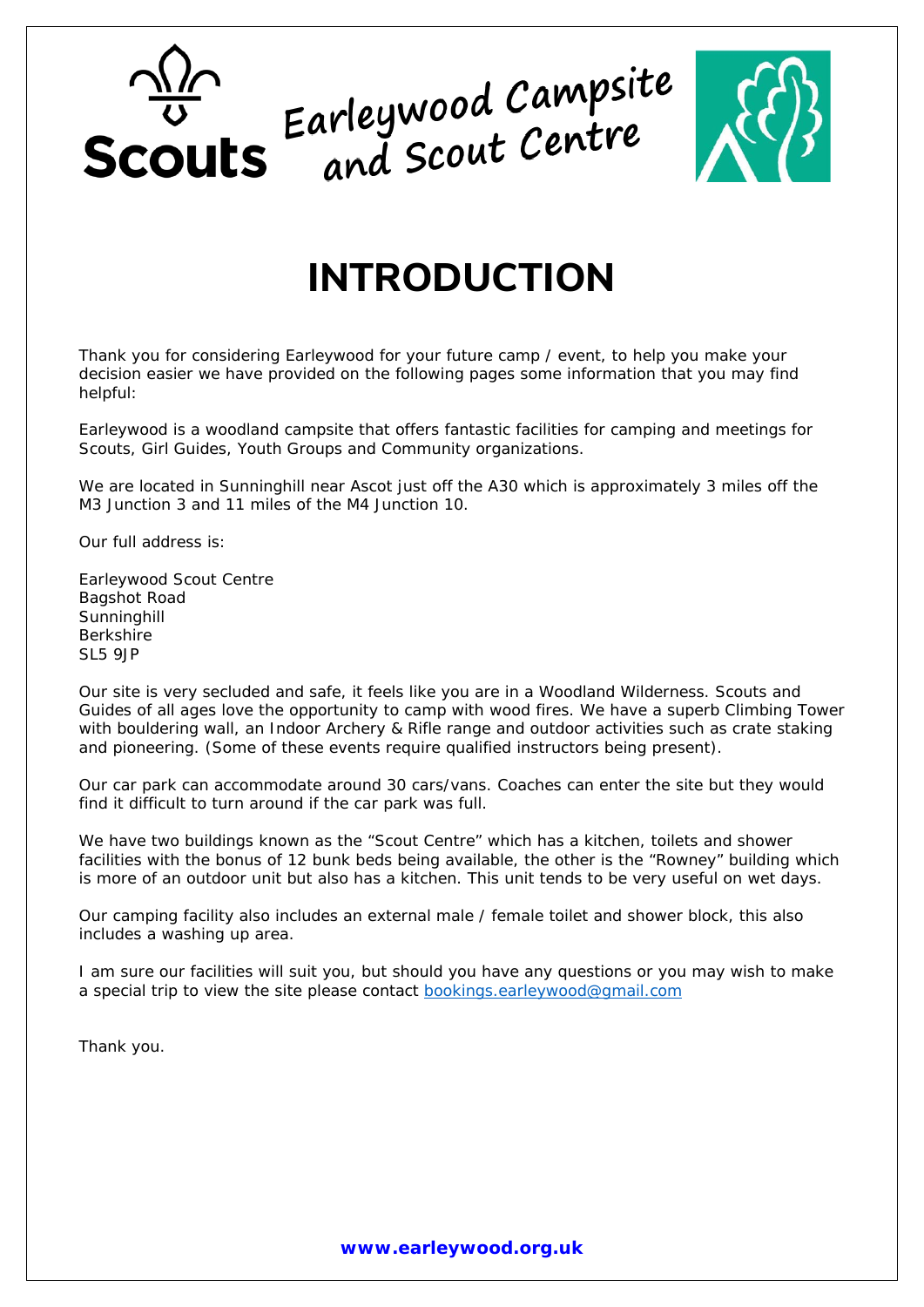



## **SITE & LOCAL INFORMATION**

Thank you for choosing Earleywood for your camp / event, below is some information that you may find useful:

#### Arrival

A member of the Earleywood welcome team will either be on hand upon your arrival or will have opened in advance of your stated arrival time. However, please be aware that we do NOT have an on-site warden or service team during your stay.

Care is needed on entry & exit from the site due to a sharp bend in the road and trees causing restricted view.

Please ensure you confirm what time the first visitor will arrive as this could be different to your scheduled time so we can make arrangements to open the site.

Should you have any technical issue whilst on site we will aim to deal with it, however this cannot be guaranteed. We would ask that you note any issues and pass this on to us following your stay.

#### Site Boundaries/Neighbours

Private residences bound the site on 3 sides. Please do not cross any of the streams, which form the boundaries of the campsite. Please respect our neighbours by keeping all unnecessary noise to a minimum and by not allowing any noise between the hours of 22.30 and 08.00.

#### Minor Injures & Hospital

Bracknell Urgent Care Centre, London Road, Bracknell, RG12 9BG is open from 8.00am to 8:00pm, 365 days a year. Phone: 01344 551100

Hospital options are;

Wexham Park Hospital, Wexham, Slough SL2 4HL – Phone: 01753 633000 Frimley Park Hospital, Portsmouth Rd, Frimley GU16 7UJ - Phone: 01276 604604

The site postcode is SL5 9JP and we are situated on Bagshot Road, Sunninghill.

If in doubt, please call 999 quoting our postcode noted above.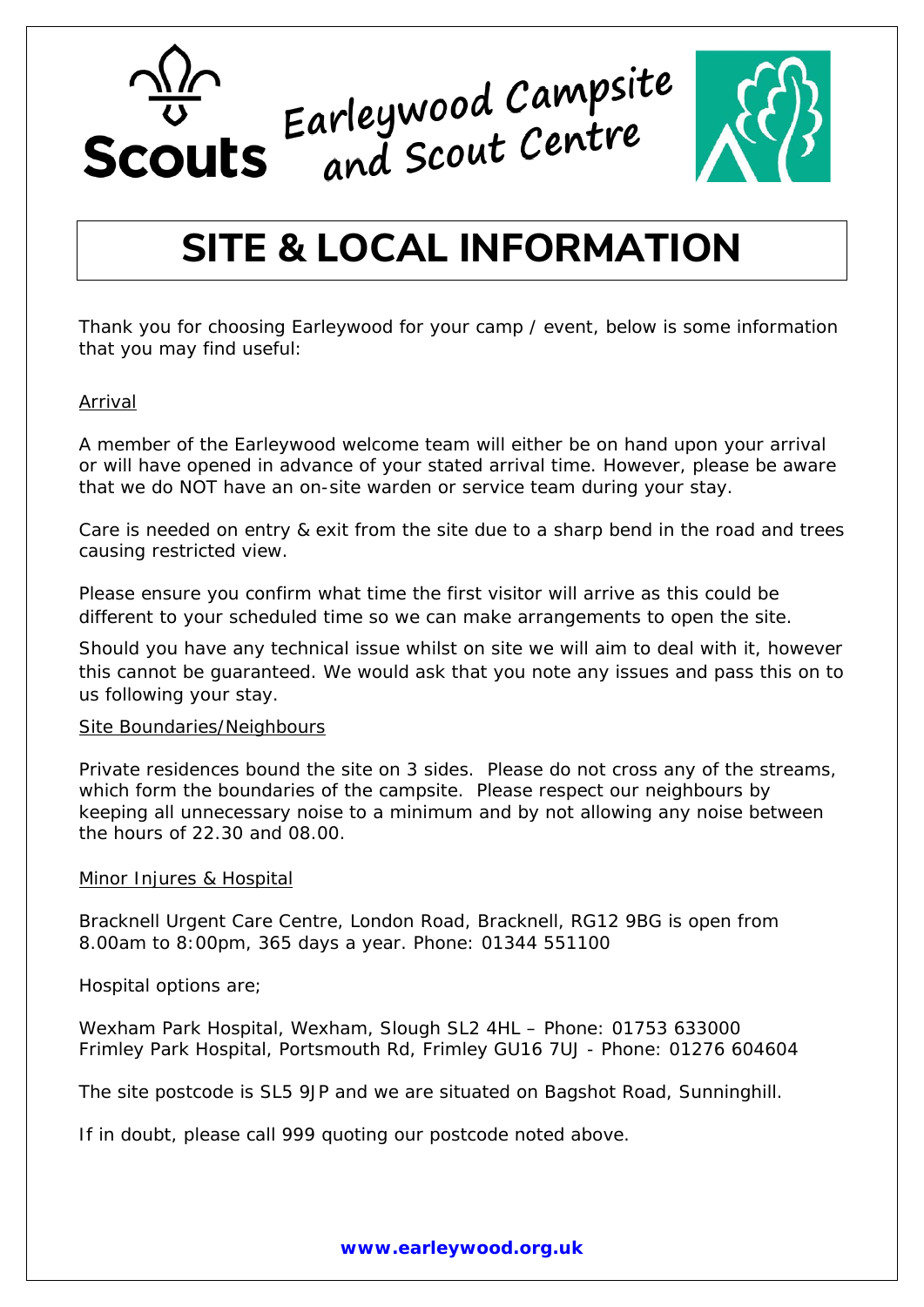



#### Accidents & First Aid

Campers are responsible for the provision of their own First Aid.

All accidents must be recorded in the accident book located on site, this is situated in the main reception area.

#### Camp Fire

Feel free to use the campfire circle, however, please do not build your fire too large to avoid accidents. Fire buckets should be made available for use by the group organiser and kept close to all fires.

#### **External Water**

There are stand pipes situated on site. Please try to make sure they are turned off properly and not left dripping. There is a shower block on site that has external sinks for washing up etc. Please DO NOT leave taps running when you have finished.

#### Antibacterial Soap

Our sewage system relies on bacteria to break down the waste. Please DO NOT bring or use on site antibacterial soaps and bleaches as these will kill the precious sewage bacteria. To comply with the law all waste water including shower water must go into the sewage system. Earleywood will provide suitable soaps and cleaning materials for your use. Shampoo and Body wash should be supplied by the user.

#### **Chapel**

The Ken Buckland Chapel is situated on the main path near the Rowney Building and is available for everyone's use during your stay.

#### **Security**

We would recommend that during your stay the front entrance gates should be locked overnight.

For overnight stays in the "Scout Centre" or "Rowney Building" we have installed "Cooper Bolts" which enable doors to be locked but allow emergency egress if required.

#### Visitor Attractions

There are several visitor attractions within easy reach of the site including Windsor Castle, Windsor Great Park, Virginia Water, Savill Gardens, Legoland, Thorpe Park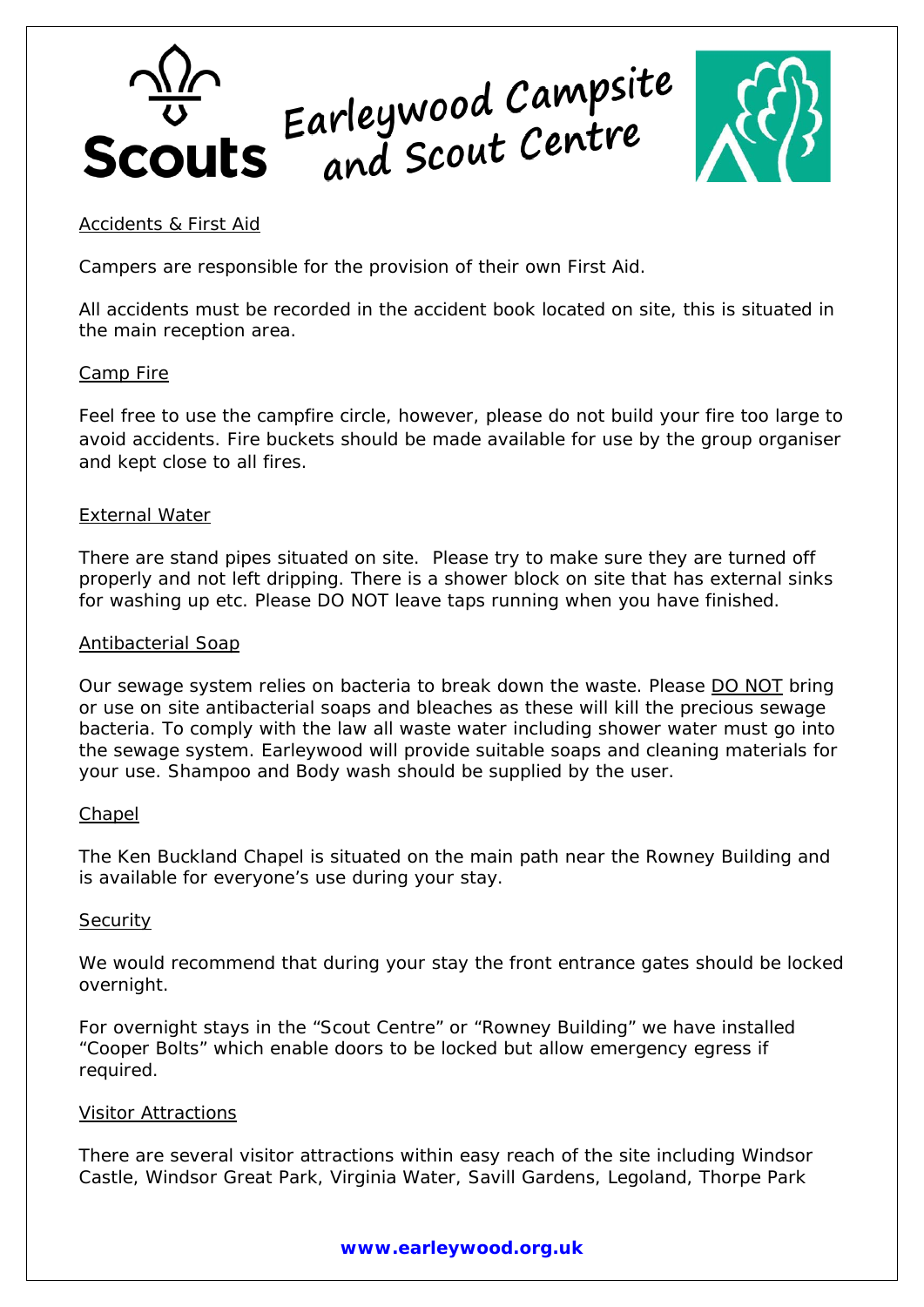# Scouts Earleywood Campsite<br>Scouts and Scout Centre



and Chessington World of Adventures. London is easily reachable by rail from Ascot or Sunningdale Station.

In the vicinity, there are also swimming pools, an ice rink, ski slope and a mountain bike course along with other sporting facilities.

#### Site Badges

Blanket badges are available at £1 each, please let us know if you would like badges and a member of the welcome team will be able to arrange these for you.

All waste materials and recycling MUST be removed from site at the end of your visit. We suggest food waste, paper and cardboard is burnt.

#### Parking (Additional)

- $\triangleright$  NB: For whole site bookings of more than 150 persons please select the 'whole site booking with skip' where you will be charged for a skip.
- $\triangleright$  If you intend to remove all waste from site and you do not require a skip please select 'whole site booking' and you will not be charged.

If you are booking for a larger event and could require additional dropping off or overnight parking this could be arranged. Whilst this isn't guaranteed negotiations with our neighbours may provide local overflow parking. Please request additional information when you are making your booking.

#### **Waste**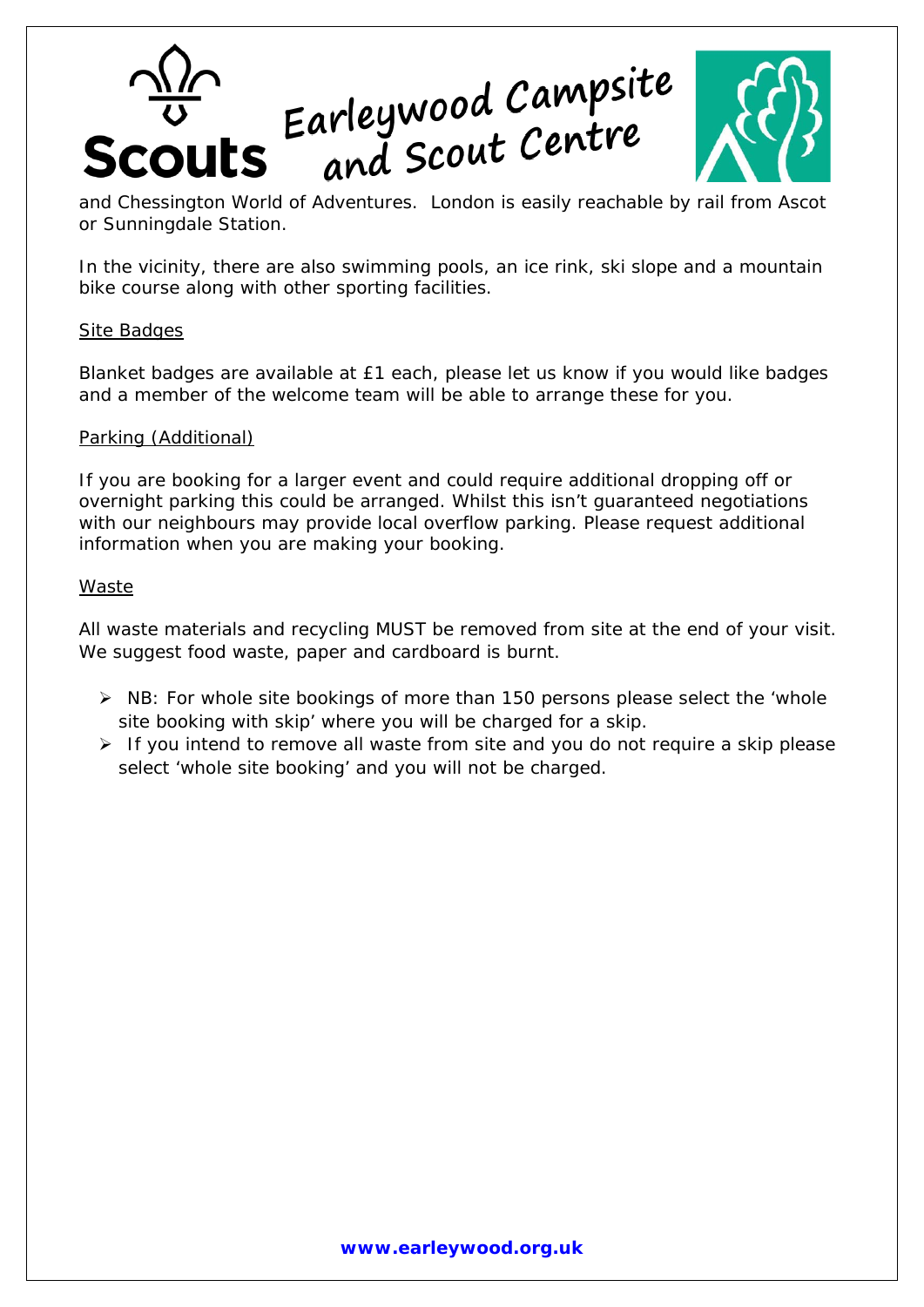



### **SITE RULES – ALL USERS**

- 1. Parking is only permitted in the designated areas and vehicles (other than emergency) are not permitted past the middle gates at any time.
- 2. Tents should not be pitched on the central lawn / arena area.
- 3. Dogs are not permitted on site at any time (other than registered assistant dogs).
- 4. Open camp fires are permitted in the designated fire areas. Fires should not be left unattended and must be doused before you leave. Unused wood must be returned to the wood pile before you leave.
- 5. Our sewage system relies on bacteria to break down the waste. Please DO NOT use antibacterial soaps or bleaches as these will kill the precious sewage bacteria.
- 6. Always consult your own risk assessment before you start any activities on site.
- 7. No ball games are allowed in the Scout Centre.
- 8. Care should be taken when moving furniture and especially when using collapsible tables and chairs.
- 9. Respect our neighbours at all times. Please respect our neighbours by keeping all unnecessary noise to a minimum and by not allowing any noise between the hours of 22.30 and 08.00.
- 10. There are several Memorial items on site such as benches, plaques and places. Please respect these items and only use these for their intended use.
- 11. All groups should appoint a supervisor to regularly check cleanliness and operational function of the site (including the toilets and buildings).
- 12. Campers are responsible for the provision of their own First Aid.
- 13. All waste materials including recycling MUST be removed from site at the end of your visit. We suggest food waste, paper and cardboard is burnt.
- 14. Please report any problems, concerns, damage, fallen trees, to Earleywood via email when you leave.
- 15. Ensure that all taps and lights are turned off including heating and hot water before you depart. The site and buildings used must be left clean and tidy, please do not leave any food in cupboards or fridges.

**These simple rules make the running of Earleywood a better place for everyone, Thank you.**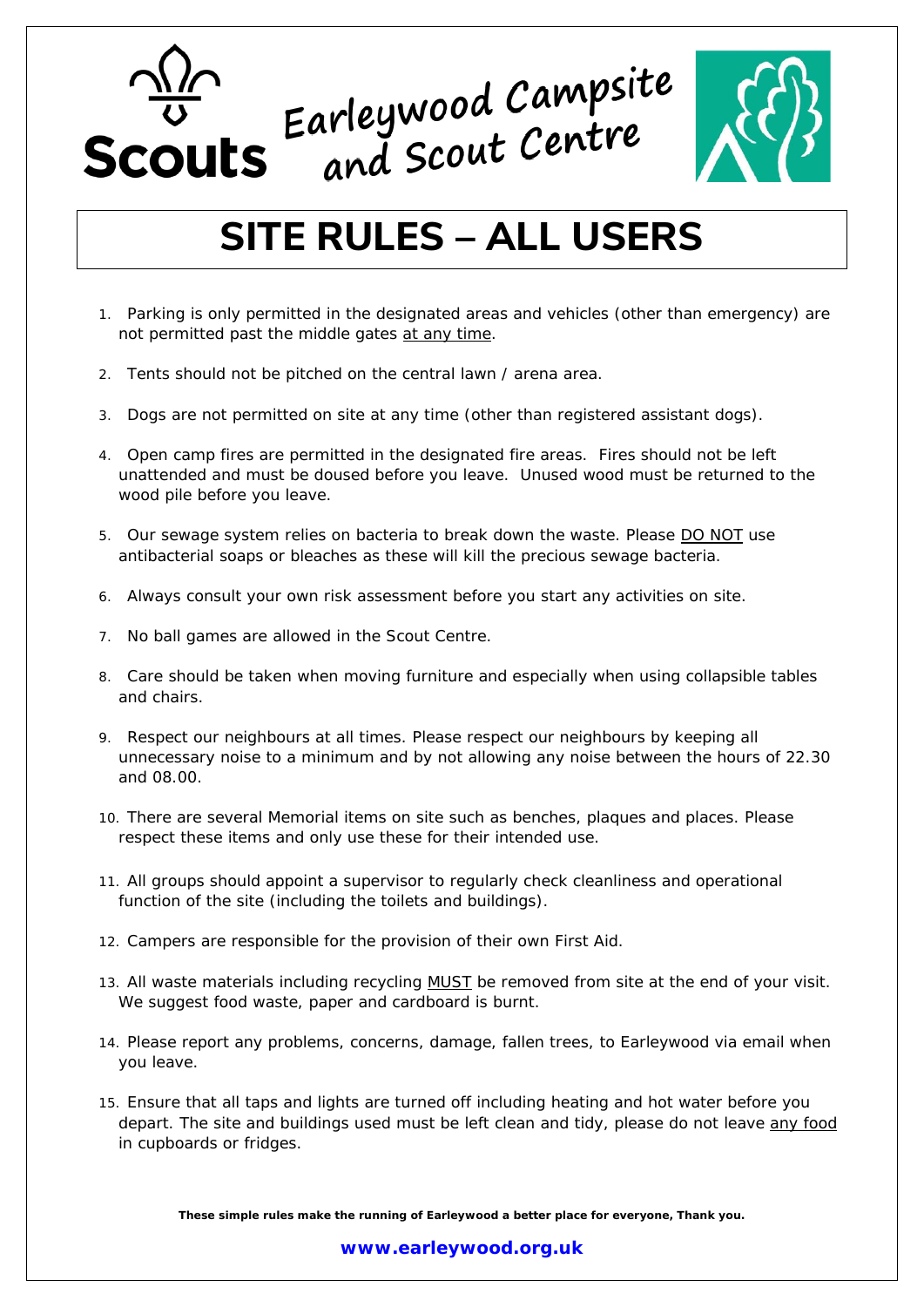



### **MAKING A BOOKING**

The Earleywood Campsite is a Scouting facility managed by a volunteer group known as the "Earleywood Management Board" (EMB)

These "EMB" volunteers are made up of South & South East Berkshire Scout district members who share the responsibility of duties and roles.

Earleywood is self-funding and in order to continually improve the site facilities and your experience we need your support. Our ethos is to ensure that all "young visitors" enjoy their stay, remember the experience and want to return.

## **WHAT YOU NEED TO DO**

- 1. If you want to use Earleywood for any reason you must make a booking via [www.earleywood.org.uk](http://www.earleywood.org.uk/) and click on the link 'Book' this will take you to our new booking system [www.onlinescoutmanager.co.uk/v/earleywood](http://www.onlinescoutmanager.co.uk/v/earleywood)
- 2. Please note that a verbal conversation is NOT a booking.
- 3. Bookings for activities must be made a minimum of three (3) weeks in advance of the required date.
- 4. If your booking is available, you will receive a confirmation of your booking by email, along with an invoice to cover your stay or activity.
- 5. For any queries or questions you may have please email [bookings.earleywood@gmail.com](mailto:bookings.earleywood@gmail.com) and we will get back to you.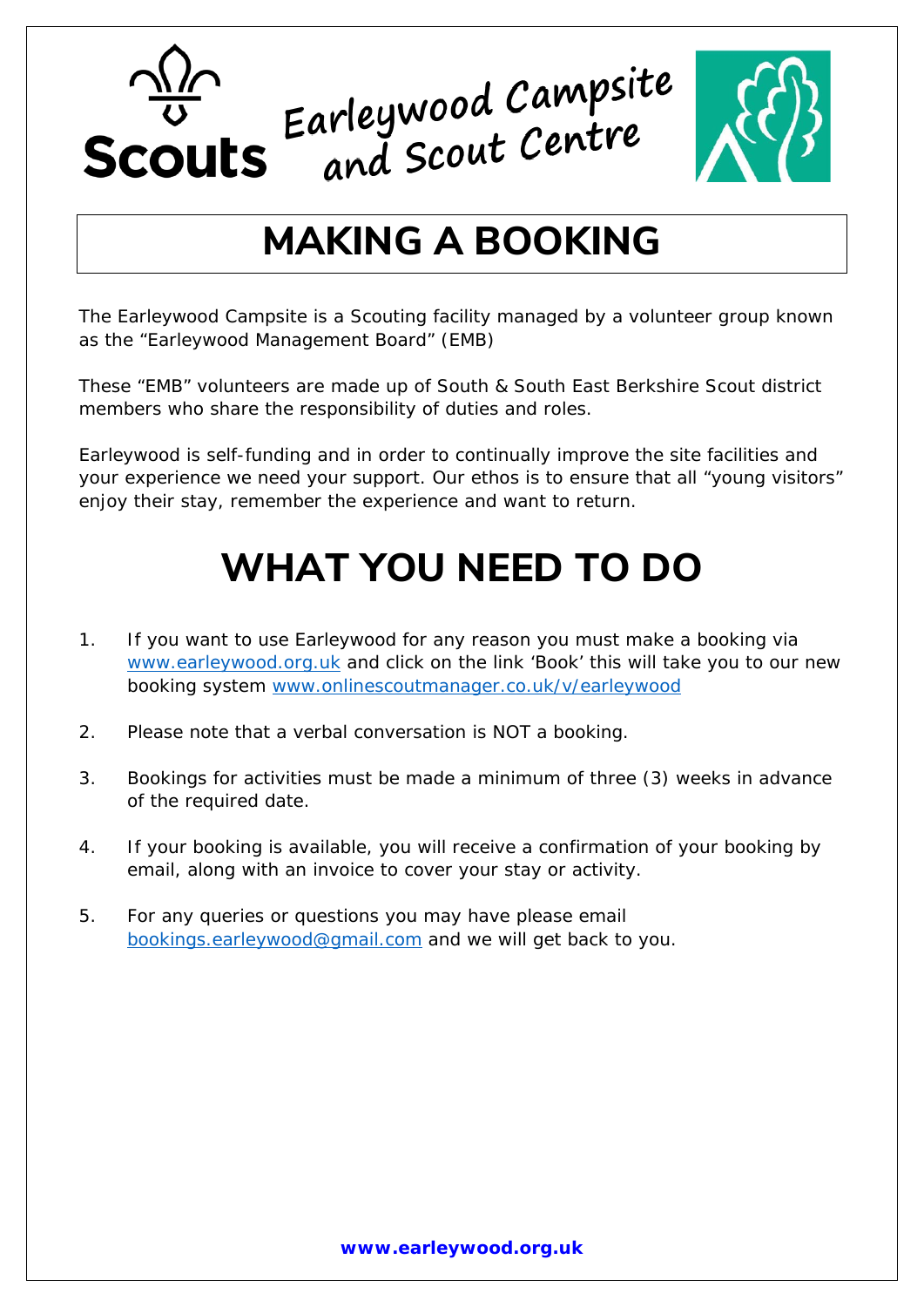



## **BEFORE YOU LEAVE**

- $\checkmark$  Lock the toilet block doors and make sure that no taps are left running and the toilets are not blocked.
- $\checkmark$  Make sure the hosepipe is wound up and not running.
- $\checkmark$  Check Rowney kitchen for cleanliness, check taps, lights, heaters and fridges are off and fridge doors are left open.
- $\checkmark$  Check if any equipment used has been put away neatly.
- $\checkmark$  Stack all plastic chairs and put tables away.
- $\checkmark$  Check Scout Centre toilets, taps showers and turn off lights.
- $\checkmark$  Turn off hot water switch.
- $\checkmark$  Check Scout Centre is left clean and tidy and kitchen is clean.
- $\checkmark$  Check all chairs are put away in racks provided. Clean the tables and stack neatly.
- $\checkmark$  Turn off cooker and unplug Fridge and Freezer if used. Doors to fridge and freezer should be left open.
- $\checkmark$  Turn off outside tap master valve.
- $\checkmark$  Make sure all heaters are turned off (important, the off peak switch should be left on, the on peak switch should be turned off)
- $\checkmark$  Turn off master heating switch.
- $\checkmark$  Hoover the carpets in all areas and put away hoovers in the cupboard.
- $\checkmark$  Turn off all lights including side rooms and cupboards.
- $\checkmark$  Lock the hall doors, Check emergency exit doors are closed.
- $\checkmark$  Check no rubbish has been left on site, ALL WASTE MUST be removed from site.
- $\checkmark$  Have a general look around site, put away trolleys in compound.
- $\checkmark$  Move unused pallets or wood back to the wood store, do not leave this around the campsite.
- $\checkmark$  Lock the gates when you leave.
- $\checkmark$  Please provide via email any feedback from your visit.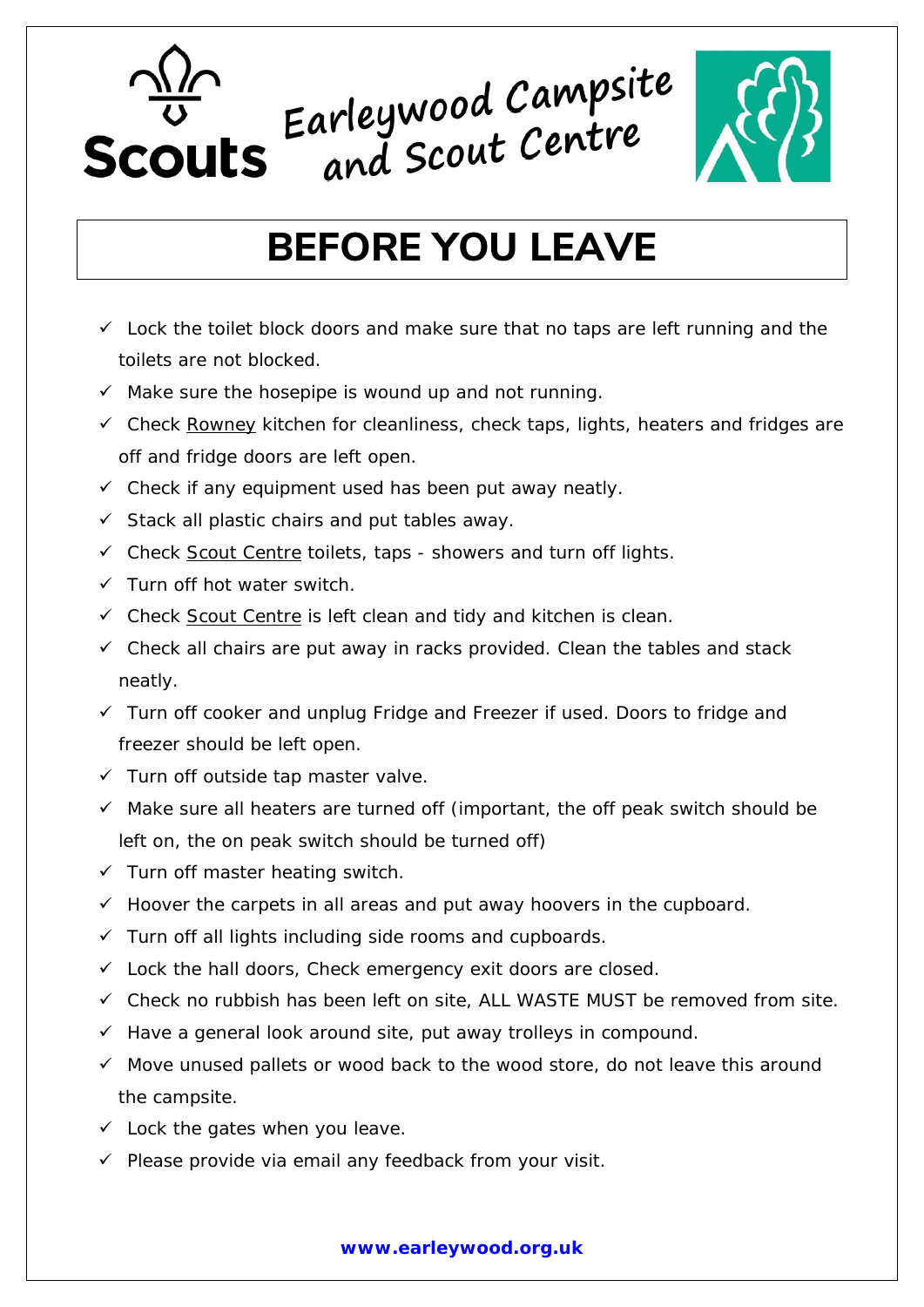

## **USE OF WOODPILE GUIDANCE**

For some time wooden pallets have been donated by various organisations for use mainly as a source of firewood but also for other purposes.

However, everyone should be aware that -

A) they contain nails, which are a potential source of injury,

B) they should be of the untreated type,

Some pallets are painted or otherwise treated which will create toxic fumes when burnt and possibly cause environmental issues, therefore, any pallets painted or suspected of having any other treatment should not be used.

For the above reasons an alternative supply of wood is being sought but until this becomes available the use of pallets can continue, provided that they are included in Risk Assessments for all relevant activities.

Protective gloves & footwear should be worn if possible.

Young people should be supervised at all times when collecting or returning materials from and to the wood pile.